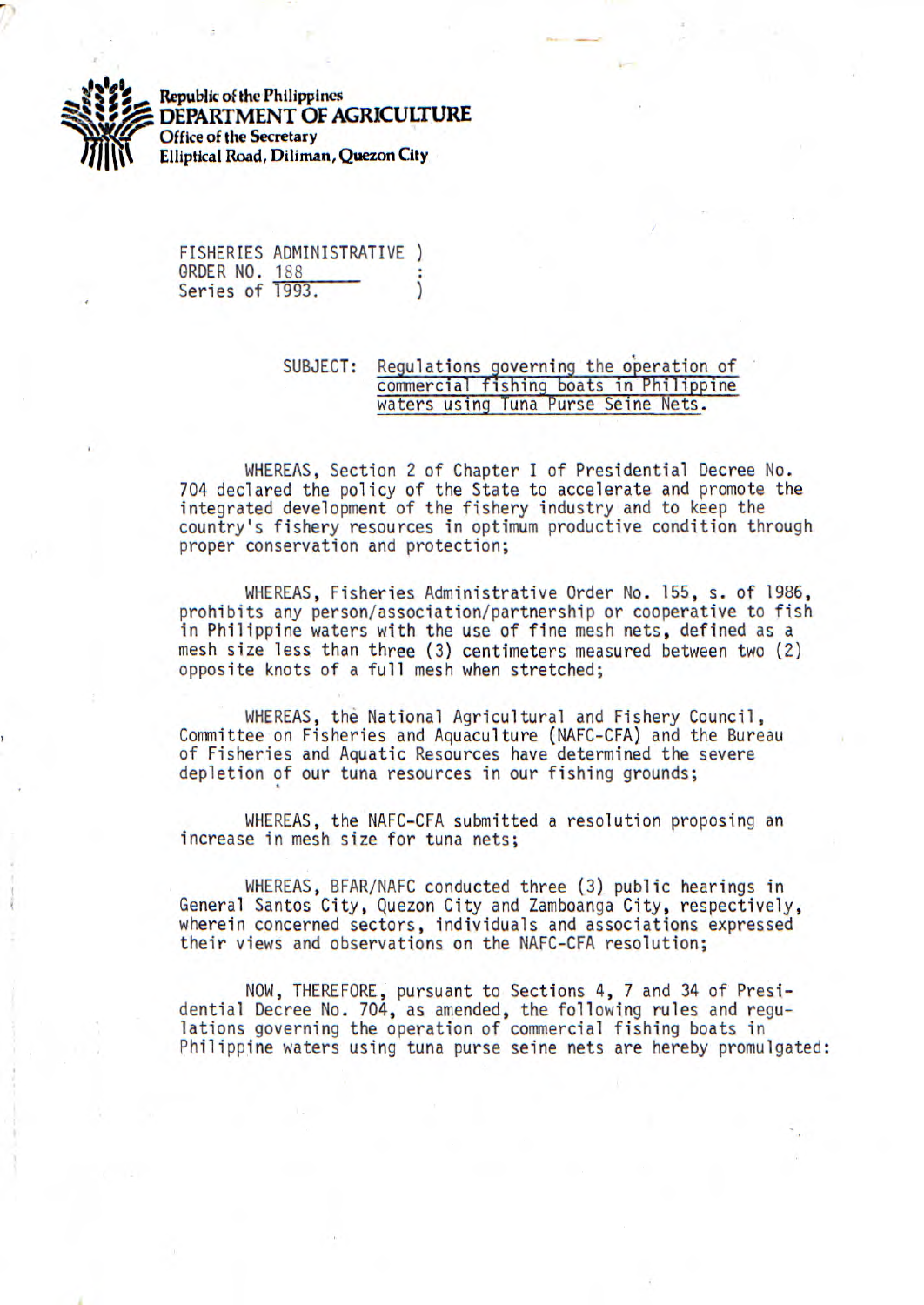SECTION 1. Definition of terms. - For the purpose of this Order, the following phrase and terms shall mean:

a) Tuna Purse Seine Net - refers to a fishing gear to catch tuna consisting of a long net buoyed by floats at the upper portion and provided with leads or chain weights at the lower portion with the bunt or landing piece located in any side of the net and a pursing device which consists of a series of purse rings attached to the footrope by straps or ring bridles that closes the bottom of the seine when pulled.

b) Mesh - refers to the rhombic (diamond-shaped) opening enclosed by four bars of twines of equal length firmly knotted and/or knotless at the four corners.

c) Tuna - refers to yellowfin, big-eyed or skipjack.

SEC. 2. Prohibition. - It shall be unlawful for any person, association, cooperative, partnership or corporation to operate commercial fishing boats using tuna purse seine net in Philippine waters with mesh size less than three and a half (3.5) inches.

SEC. 3. Grace Period. - Persons, associations, cooperatives, partnerships or corporations now engaged in commercial fishing operation using tuna purse seine nets with mesh size less than three and a half  $(3.5)$  inches shall be given a grace period of five  $(5)$ years from the effectivity of this Order within which to change or replace their nets to comply with this Order. This grace period, however, shall apply only to nets with mesh sizes of three (3) cm. or more in accordance with FAO 155.

SEC. 4. Repealing Clause. - Fisheries Administrative Order No. 155 regulating the use of fine meshed nets in fishing is hereby modified insofar as commercial fishing boats using tuna purse seine nets are concerned.

SEC. 5. Penal Clause. - Violation of Section 2 of this Order shall subject the offender to a fine of from five hundred pesos ( $\overline{P}$ 500.00) to five thousand pesos ( $\overline{P}$ 5,000.00) or imprisonment from six (6) months to four (4) years, or both such fine and imprisonment in the discretion of the court: Provided, That the Director of Fisheries and Aquatic Resources is hereby empowered to impose upon the offender an administrative fine of not more than ffive thousand pesos (75,000.00) or to cancel his permit or license, or to impose such fine and to cancel his permit or license in the discretion of the Director.